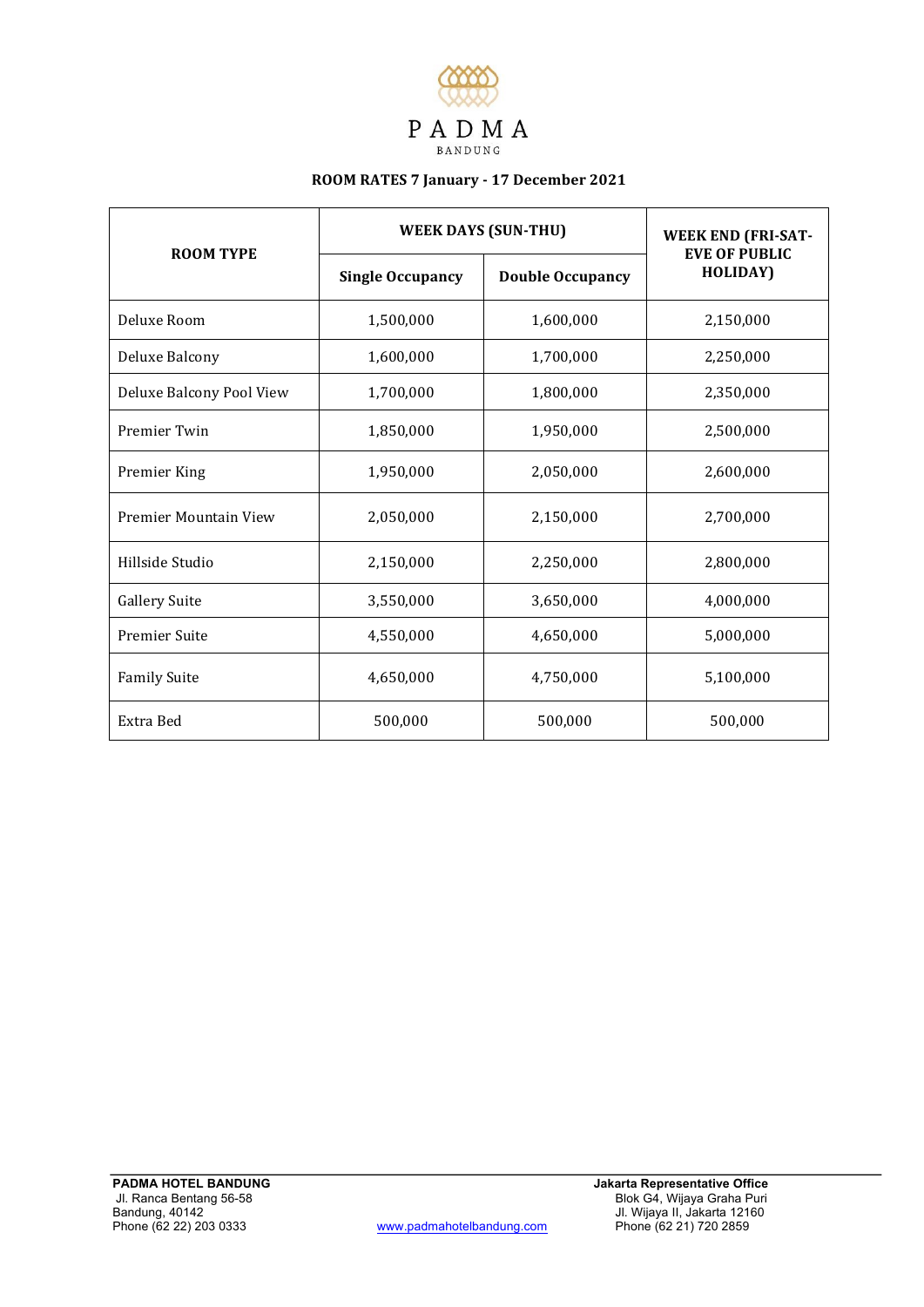

## The above rate inclusive of :

- Breakfast for 2 person for double occupancy, 21  $\%$  government tax and service charge,
- Traditional afternoon tea for 2 person
- 24 hours personalized butler service
- Welcome drink upon arrival
- Welcoming fruits in the room
- Free Internet service in your room
- Free usage of fitness Centre, Swimming Pool & Adventure Park
- Wake up call served with tea or coffee
- Extra Bed is inclusive of 1 breakfast

Rate are confidential quoted in IDR valid **per room per night**. Rates and conditions cannot be applied for clients attending city-wide congresses, meeting or events, which are contacted by separate Groups  $\&$ conventions agreement

## **Validity Contract rate:**

- 7 January 17 December 2021, after the agreement is signed by both parties and shall not be **automatically extended**
- Contract Rate would not be applicable for
	- Long weekend:
		- 11-14 February 2021 10-14 March 2021 1-4 April 2021 30 April-2 May 2021 16-20 July 2021 6-10 August 2021 13-17 August 2021 15-19 October 2021 - School holiday period
		- Festive Season Idul Fitri 9-23 May 2021

## **Room Request**

The company shall direct all reservations to  $62$  22 203 0333 or direct fax  $62$  22 203 6633 or email reservation@padmahotelbandung.com

- 1. Rate is applicable upon receiving advance reservation from your office. In case no prior reservation has been made, presentation of a guarantee letter from your company or company ID card is required, Otherwise the published rate shall apply.
- 2. Room reservation is subject to availability, therefore advance reservation is advisable.
- 3. Generally the confirmed reservation will be held by hotel only until 4 PM local time, unless the reservation is reconfirmed by the Guarantee Letter mentioning that no show fee can be charged.
- 4. The company shall direct all reservations to  $62$  22 2030333 or direct fax  $62$  22 2036633 or email : reservation@padmahotelbandung.com

## **Cancellation and No Show Policy**

All "no-shows" and reservations cancelled within 3 (three) days **charged at the full contract rate for the** first night,  $(1 \text{ night})$ .

For Peak Period (Christmas, New Year, Long Weekend and School Holiday), All "no show" and reservation cancelled within 7 ( seven ) days charged at full contract rate for the total night reservation. Please check the details of it when you make the reservation.